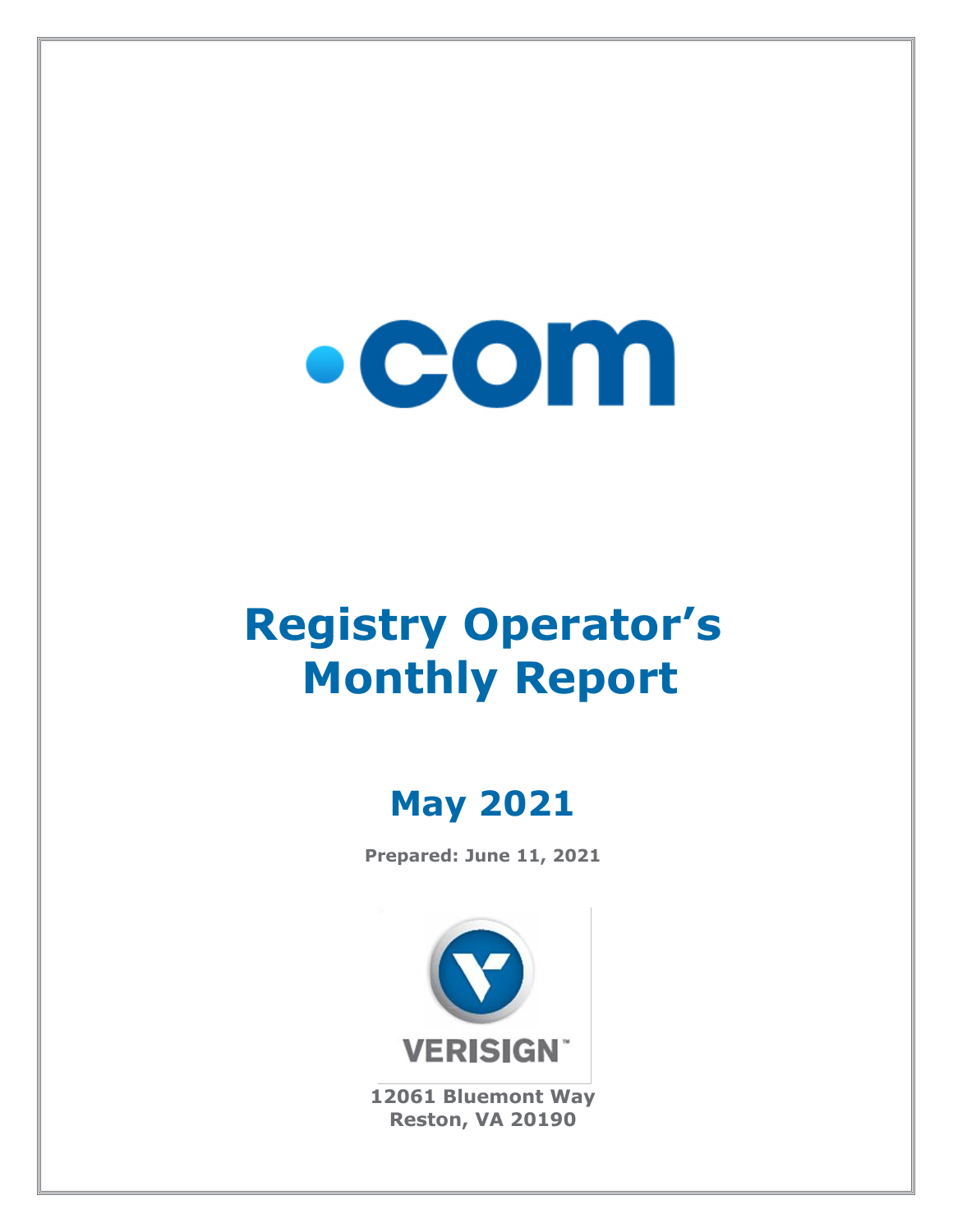As required by the.com Registry Agreement (Section  $3.1(c)(iv)$ ), this report provides an overview of Verisign Registry activity through the end of the reporting month. The information is primarily presented in table and chart format with text explanations as deemed necessary. **The information is provided to satisfy requirements listed in Appendix 4A of the .com Registry Agreement.** In accordance with Appendix 4A, "ICANN will use reasonable commercial efforts to preserve the confidentiality of the information reported until three (3) months after the end of the month to which the reports relate."

Information is organized as follows:

| 1. Service Level Agreement Performance Report (Appendix 4A, Item 1)3 |  |  |
|----------------------------------------------------------------------|--|--|
|----------------------------------------------------------------------|--|--|

- [2. Per-Registrar Transactions Report \(Appendix 4A,](#page-3-0) Item 2)................................4
- [3. Registry Functions Activity Report \(Appendix 4A, Item 3\)................................8](#page-7-0)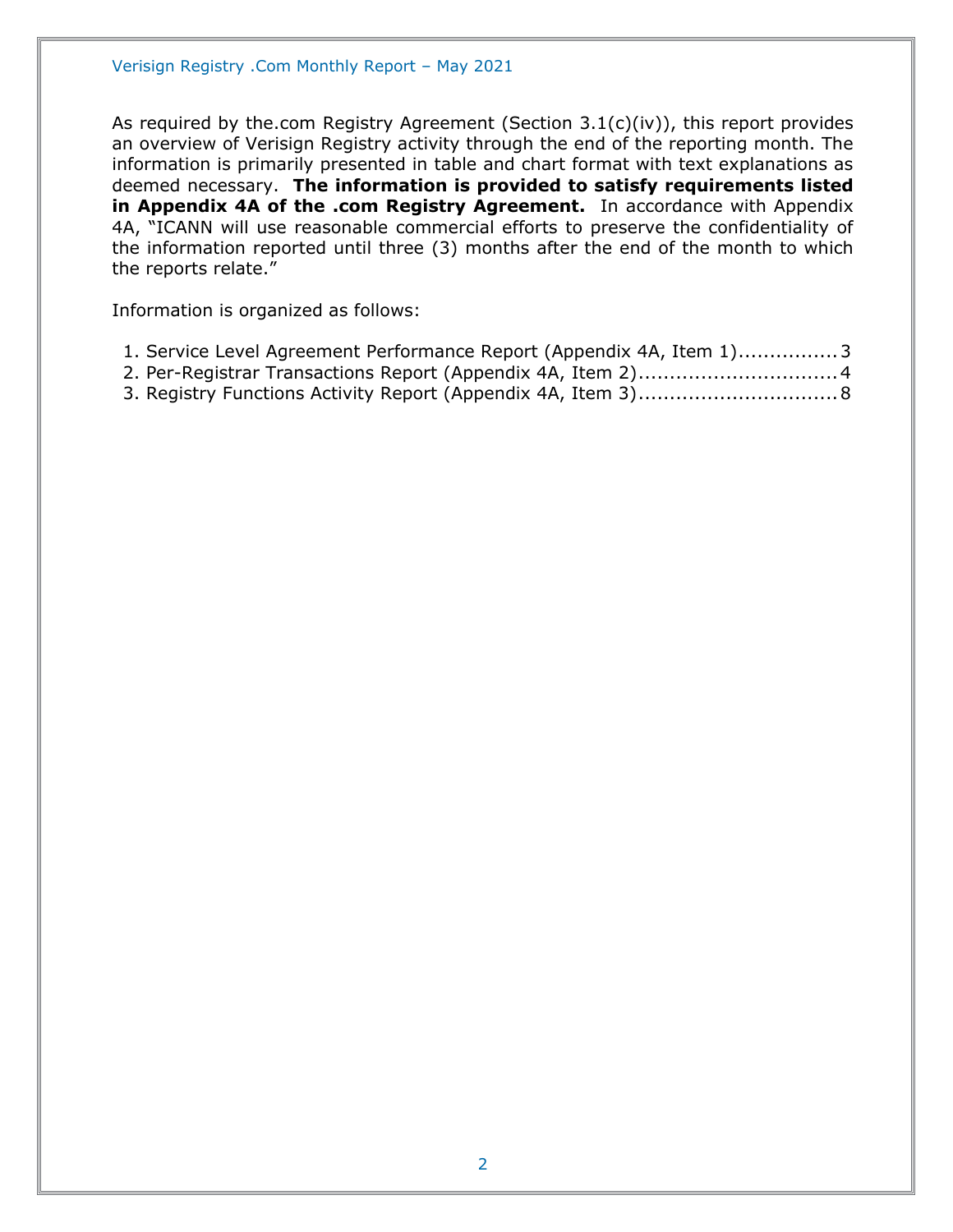#### <span id="page-2-0"></span>**1. Service Level Agreement Performance Report (Appendix 4A, Item 1)**

**Table 1** compares Service Level Agreement (SLA) Requirements with actual performance measures for the reporting month. In accordance with Section 3.1(d)(ii) of the .com Registry Agreement, the performance specifications for the operation of the .com TLD are set forth in in Appendix 7 of the .com Registry Agreement.

| <b>Metric</b>          | .com SLA Requirement               | <b>Actual Performance</b>      |
|------------------------|------------------------------------|--------------------------------|
|                        | <b>Service Availability</b>        |                                |
|                        |                                    | 100% - (0 minutes              |
|                        | 99.99% Year                        | <b>Unplanned Downtime YTD)</b> |
| <b>SRS</b>             | 30 Minutes/Month (Unplanned)       | 0 minutes (Unplanned)          |
| <b>DNS Name Server</b> | 100% / Month                       | 100%                           |
| Whois                  | 100% / Month                       | 100%                           |
|                        | <b>Planned Outage Duration</b>     |                                |
| SRS - Regular          | 45 Minutes / Month                 | 0 hours 20 minutes             |
|                        |                                    | 0 hours 00 minutes - Last      |
|                        | 4 Hours (240 Minutes)              | Outage Taken October           |
| SRS - Extended         | / 1 Per Year                       | 2020                           |
|                        | 8 Hours (480 Minutes)              | 0 minutes - None Taken         |
| <b>SRS - Extended</b>  | / 1 Every 3 Years                  | Since June 2005                |
| <b>DNS Name Server</b> | <b>Not Allowed</b>                 | 0 minutes                      |
| Whois                  | <b>Not Allowed</b>                 | 0 minutes                      |
|                        | <b>Planned Outage Timeframe</b>    |                                |
|                        |                                    | 0100 - 0120 UTC Sunday         |
| <b>SRS</b>             | 0100 - 0900 UTC Sunday             | 05/23/2021                     |
| <b>DNS Name Server</b> | <b>Not Allowed</b>                 | Not Applicable                 |
| Whois                  | Not Allowed                        | Not Applicable                 |
|                        | <b>Planned Outage Notification</b> |                                |
|                        | 30 Days General Maintenance        | 4/22/2021                      |
|                        | 90 Days Updates and                |                                |
| <b>SRS</b>             | Upgrades                           | Not Applicable                 |
| <b>DNS Name Server</b> | Not Allowed                        | Not Applicable                 |
| Whois                  | Not Allowed                        | Not Applicable                 |
|                        | <b>Processing Time</b>             |                                |
| <b>Check Domain</b>    |                                    |                                |
| Average                | 25 milliseconds for 95%            | 0.57 milliseconds              |
| Add / Create Domain    |                                    |                                |
| Average                | 50 milliseconds for 95%            | 0.78 milliseconds              |
| Delete Domain          |                                    |                                |
| Average                | 100 milliseconds for 95%           | 14.11 milliseconds             |
| Modify / Update        |                                    |                                |
| Domain Average         | 100 milliseconds for 95%           | 12.19 milliseconds             |
| <b>Whois Query</b>     | 5 milliseconds for 95%             | 0.97 milliseconds              |

#### **Table 1 – .com Service Level Agreement Performance**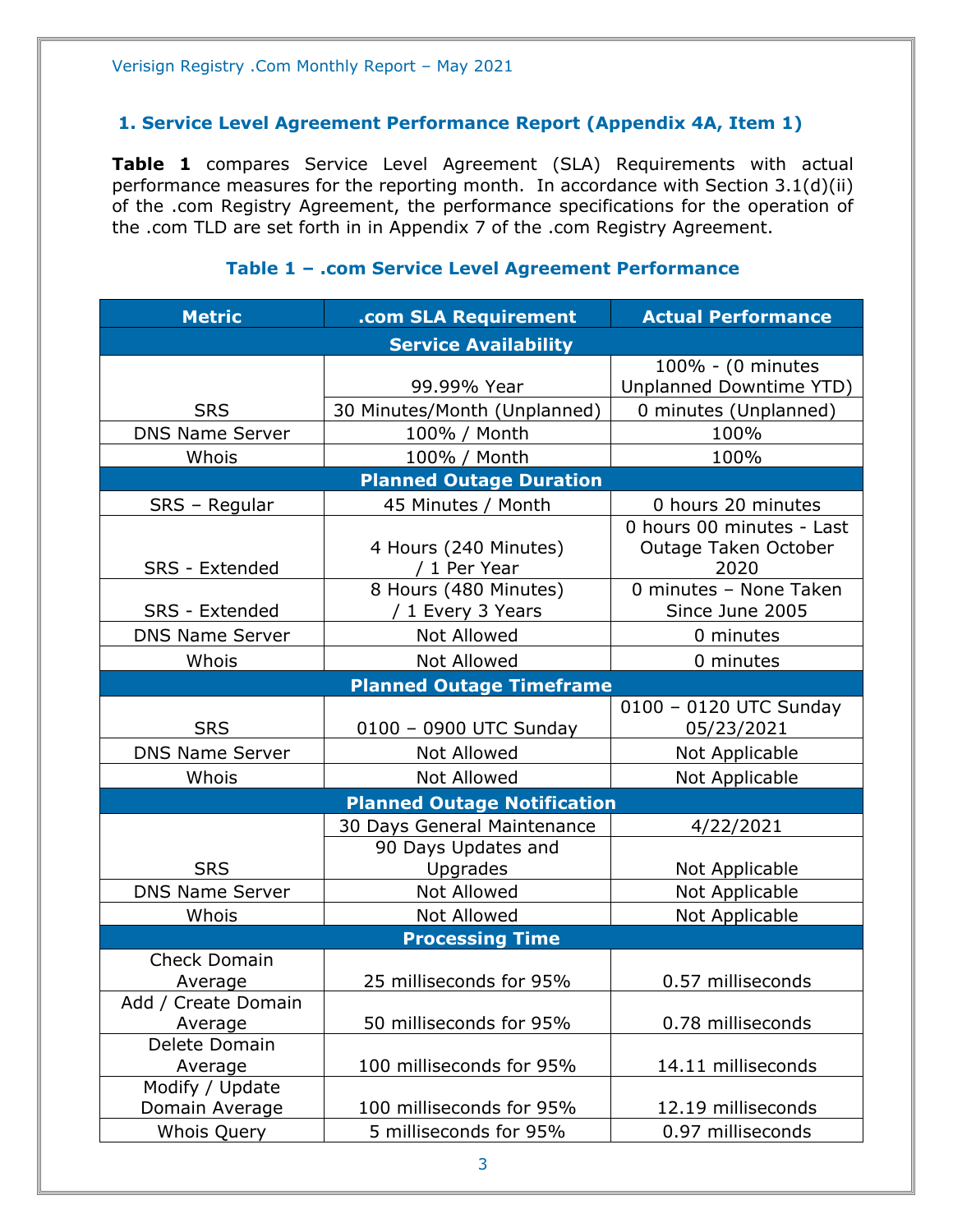| <b>Metric</b>          | .com SLA Requirement     | <b>Actual Performance</b> |
|------------------------|--------------------------|---------------------------|
| <b>DNS Name Server</b> |                          |                           |
| Resolution             | 100 milliseconds for 95% | 1.15 milliseconds         |
|                        | <b>Update Frequency</b>  |                           |
| <b>DNS Name Server</b> | 3 Minutes for 95%        | 16.53 seconds             |
| Whois                  | 3 Minutes for 95%        | 16.46 seconds             |

#### <span id="page-3-0"></span>**2. Per-Registrar Transactions Report (Appendix 4A, Item 2)**

The table below defines the fields that are included in the .COM Per-Registrar Transactions Report, which is provided in accordance with Appendix 4A.

| Field # | <b>Field Name</b> | <b>Description</b>                                                                                                                                                                                                                                                                                                            |
|---------|-------------------|-------------------------------------------------------------------------------------------------------------------------------------------------------------------------------------------------------------------------------------------------------------------------------------------------------------------------------|
| 01      | registrar-name    | Registrar's full corporate name as registered with<br><b>IANA</b>                                                                                                                                                                                                                                                             |
| 02      | iana-id           | For cases where the registry operator acts as<br>registrar (i.e., without the use of an ICANN<br>accredited registrar) either 9998 or 9999 should<br>be used depending on registration type, otherwise<br>the sponsoring Registrar IANA id should be used<br>as specified in<br>http://www.iana.org/assignments/registrar-ids |
| 03      | total-domains     | total domains under sponsorship in any EPP<br>status but pendingCreate that have not been<br>purged                                                                                                                                                                                                                           |
| 04      | total-nameservers | total name servers (either host objects or name<br>server hosts as domain name attributes)<br>associated with domain names registered for the<br>TLD in any EPP status but pendingCreate that<br>have not been purged                                                                                                         |
| 05      | net-adds-1-yr     | number of domains successfully registered (i.e.,<br>not in EPP pendingCreate status) with an initial<br>term of one (1) year (and not deleted within the<br>add grace period). A transaction must be<br>reported in the month the add grace period ends.                                                                      |
| 06      | net-adds-2-yr     | number of domains successfully registered (i.e.,<br>not in EPP pendingCreate status) with an initial<br>term of two (2) years (and not deleted within the<br>add grace period). A transaction must be<br>reported in the month the add grace period ends.                                                                     |
| 07      | net-adds-3-yr     | number of domains successfully registered (i.e.,<br>not in EPP pendingCreate status) with an initial<br>term of three (3) years (and not deleted within<br>the add grace period). A transaction must be<br>reported in the month the add grace period ends.                                                                   |
| 08      | net-adds-4-yr     | number of domains successfully registered (i.e.,<br>not in EPP pendingCreate status) with an initial                                                                                                                                                                                                                          |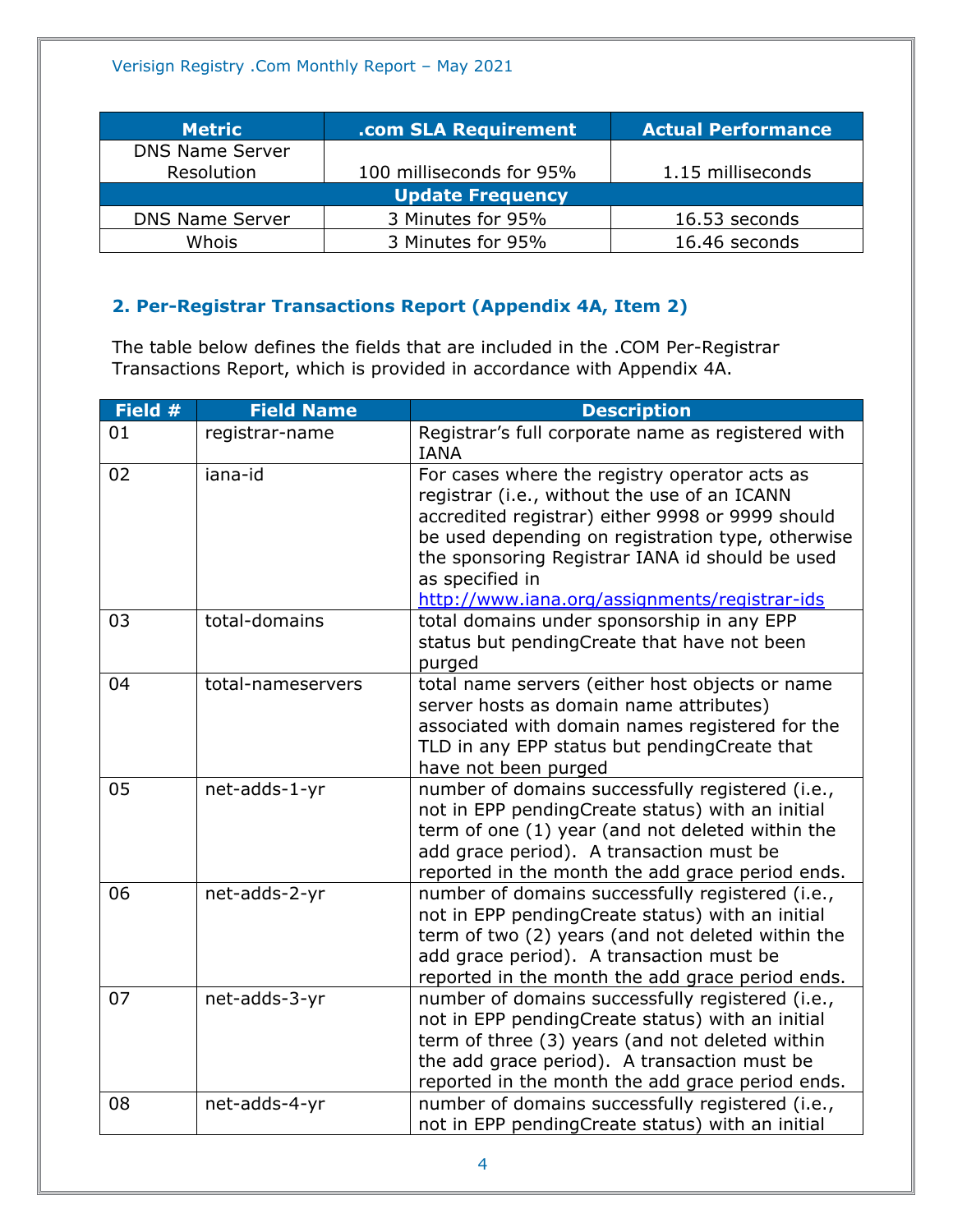| Field # | <b>Field Name</b> | <b>Description</b>                                 |
|---------|-------------------|----------------------------------------------------|
|         |                   | term of four (4) years (and not deleted within the |
|         |                   | add grace period). A transaction must be           |
|         |                   | reported in the month the add grace period ends.   |
| 09      | net-adds-5-yr     | number of domains successfully registered (i.e.,   |
|         |                   | not in EPP pendingCreate status) with an initial   |
|         |                   | term of five (5) years (and not deleted within the |
|         |                   | add grace period). A transaction must be           |
|         |                   | reported in the month the add grace period ends.   |
| 10      | net-adds-6-yr     | number of domains successfully registered (i.e.,   |
|         |                   | not in EPP pendingCreate status) with an initial   |
|         |                   | term of six (6) years (and not deleted within the  |
|         |                   | add grace period). A transaction must be           |
|         |                   | reported in the month the add grace period ends.   |
| 11      | net-adds-7-yr     | number of domains successfully registered (i.e.,   |
|         |                   | not in EPP pendingCreate status) with an initial   |
|         |                   | term of seven (7) years (and not deleted within    |
|         |                   | the add grace period). A transaction must be       |
|         |                   | reported in the month the add grace period ends.   |
| 12      | net-adds-8-yr     | number of domains successfully registered (i.e.,   |
|         |                   | not in EPP pendingCreate status) with an initial   |
|         |                   | term of eight (8) years (and not deleted within    |
|         |                   | the add grace period). A transaction must be       |
|         |                   | reported in the month the add grace period ends.   |
| 13      | net-adds-9-yr     | number of domains successfully registered (i.e.,   |
|         |                   | not in EPP pendingCreate status) with an initial   |
|         |                   | term of nine (9) years (and not deleted within the |
|         |                   | add grace period). A transaction must be           |
|         |                   | reported in the month the add grace period ends.   |
| 14      | net-adds-10-yr    | number of domains successfully registered (i.e.,   |
|         |                   | not in EPP pendingCreate status) with an initial   |
|         |                   | term of ten (10) years (and not deleted within the |
|         |                   | add grace period). A transaction must be           |
|         |                   | reported in the month the add grace period ends.   |
| 15      | net-renews-1-yr   | number of domains successfully renewed (i.e.,      |
|         |                   | not in EPP pendingRenew status) either             |
|         |                   | automatically or by command with a new renewal     |
|         |                   | period of one (1) year (and not deleted within the |
|         |                   | renew or auto-renew grace period). A transaction   |
|         |                   | must be reported in the month the renew or auto-   |
|         |                   | renew grace period ends.                           |
| 16      | net-renews-2-yr   | number of domains successfully renewed (i.e.,      |
|         |                   | not in EPP pending Renew status) either            |
|         |                   | automatically or by command with a renewal         |
|         |                   | period of two (2) years (and not deleted within    |
|         |                   | the renew or auto-renew grace period). A           |
|         |                   | transaction must be reported in the month the      |
|         |                   | renew or auto-renew grace period ends.             |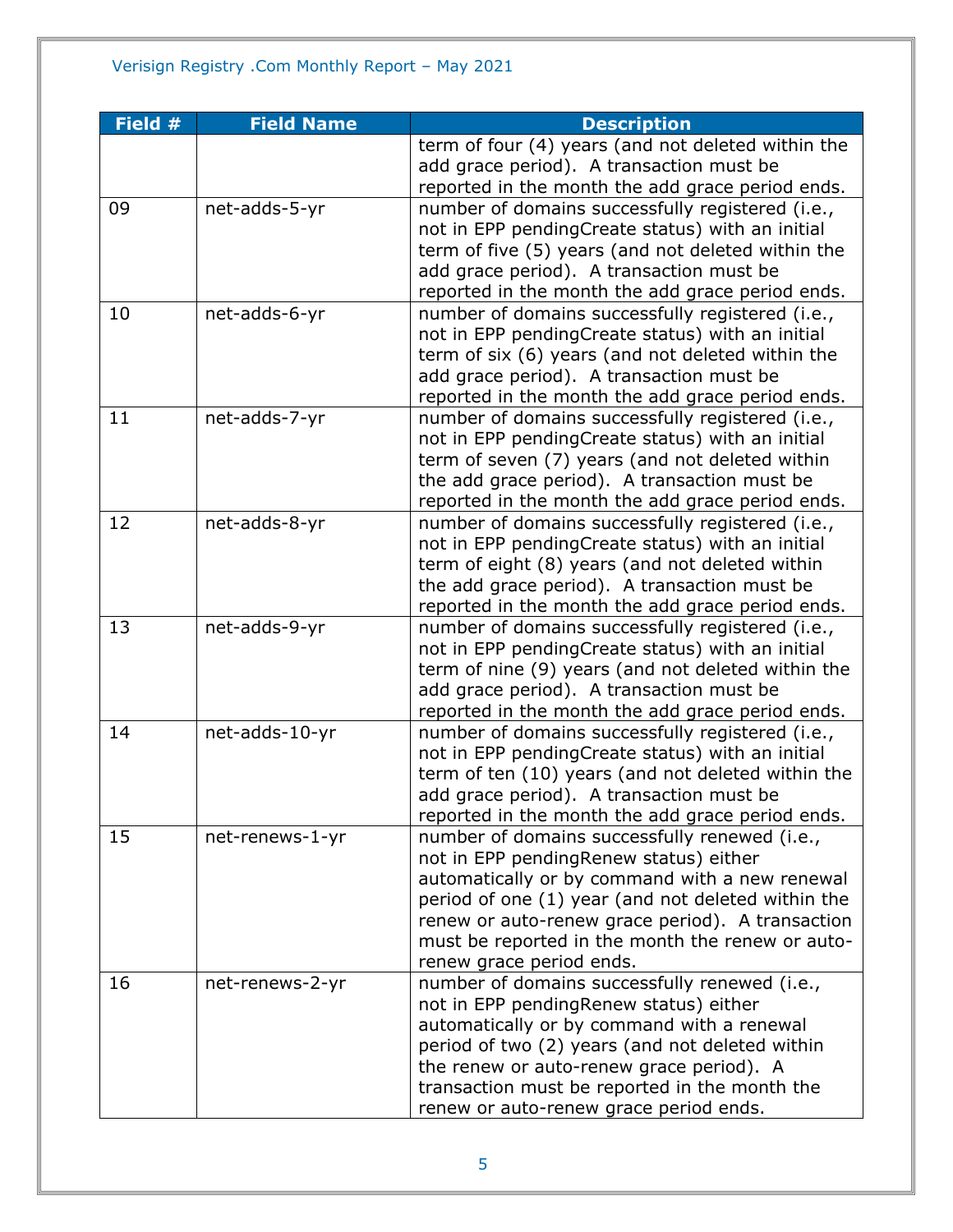| Field # | <b>Field Name</b> | <b>Description</b>                                                                                 |
|---------|-------------------|----------------------------------------------------------------------------------------------------|
| 17      | net-renews-3-yr   | number of domains successfully renewed (i.e.,                                                      |
|         |                   | not in EPP pendingRenew status) either                                                             |
|         |                   | automatically or by command with a new renewal                                                     |
|         |                   | period of three (3) years (and not deleted within                                                  |
|         |                   | the renew or auto-renew grace period). A                                                           |
|         |                   | transaction must be reported in the month the                                                      |
|         |                   | renew or auto-renew grace period ends.                                                             |
| 18      | net-renews-4-yr   | number of domains successfully renewed (i.e.,                                                      |
|         |                   | not in EPP pendingRenew status) either                                                             |
|         |                   | automatically or by command with a new renewal                                                     |
|         |                   | period of four (4) years (and not deleted within                                                   |
|         |                   | the renew or auto-renew grace period). A                                                           |
|         |                   | transaction must be reported in the month the                                                      |
|         |                   | renew or auto-renew grace period ends.                                                             |
| 19      | net-renews-5-yr   | number of domains successfully renewed (i.e.,                                                      |
|         |                   | not in EPP pendingRenew status) either                                                             |
|         |                   | automatically or by command with a new renewal<br>period of five (5) years (and not deleted within |
|         |                   | the renew or auto-renew grace period). A                                                           |
|         |                   | transaction must be reported in the month the                                                      |
|         |                   | renew or auto-renew grace period ends.                                                             |
| 20      | net-renews-6-yr   | number of domains successfully renewed (i.e.,                                                      |
|         |                   | not in EPP pendingRenew status) either                                                             |
|         |                   | automatically or by command with a new renewal                                                     |
|         |                   | period of six (6) years (and not deleted within the                                                |
|         |                   | renew or auto-renew grace period). A transaction                                                   |
|         |                   | must be reported in the month the renew or auto-                                                   |
|         |                   | renew grace period ends.                                                                           |
| 21      | net-renews-7-yr   | number of domains successfully renewed (i.e.,                                                      |
|         |                   | not in EPP pendingRenew status) either                                                             |
|         |                   | automatically or by command with a new renewal                                                     |
|         |                   | period of seven (7) years (and not deleted within                                                  |
|         |                   | the renew or auto-renew grace period). A                                                           |
|         |                   | transaction must be reported in the month the                                                      |
|         |                   | renew or auto-renew grace period ends.                                                             |
| 22      | net-renews-8-yr   | number of domains successfully renewed (i.e.,                                                      |
|         |                   | not in EPP pendingRenew status) either                                                             |
|         |                   | automatically or by command with a new renewal                                                     |
|         |                   | period of eight (8) years (and not deleted within                                                  |
|         |                   | the renew or auto-renew grace period). A                                                           |
|         |                   | transaction must be reported in the month the                                                      |
|         |                   | renew or auto-renew grace period ends.                                                             |
| 23      | net-renews-9-yr   | number of domains successfully renewed (i.e.,                                                      |
|         |                   | not in EPP pendingRenew status) either                                                             |
|         |                   | automatically or by command with a new renewal                                                     |
|         |                   | period of nine (9) years (and not deleted within                                                   |
|         |                   | the renew or auto-renew grace period). A                                                           |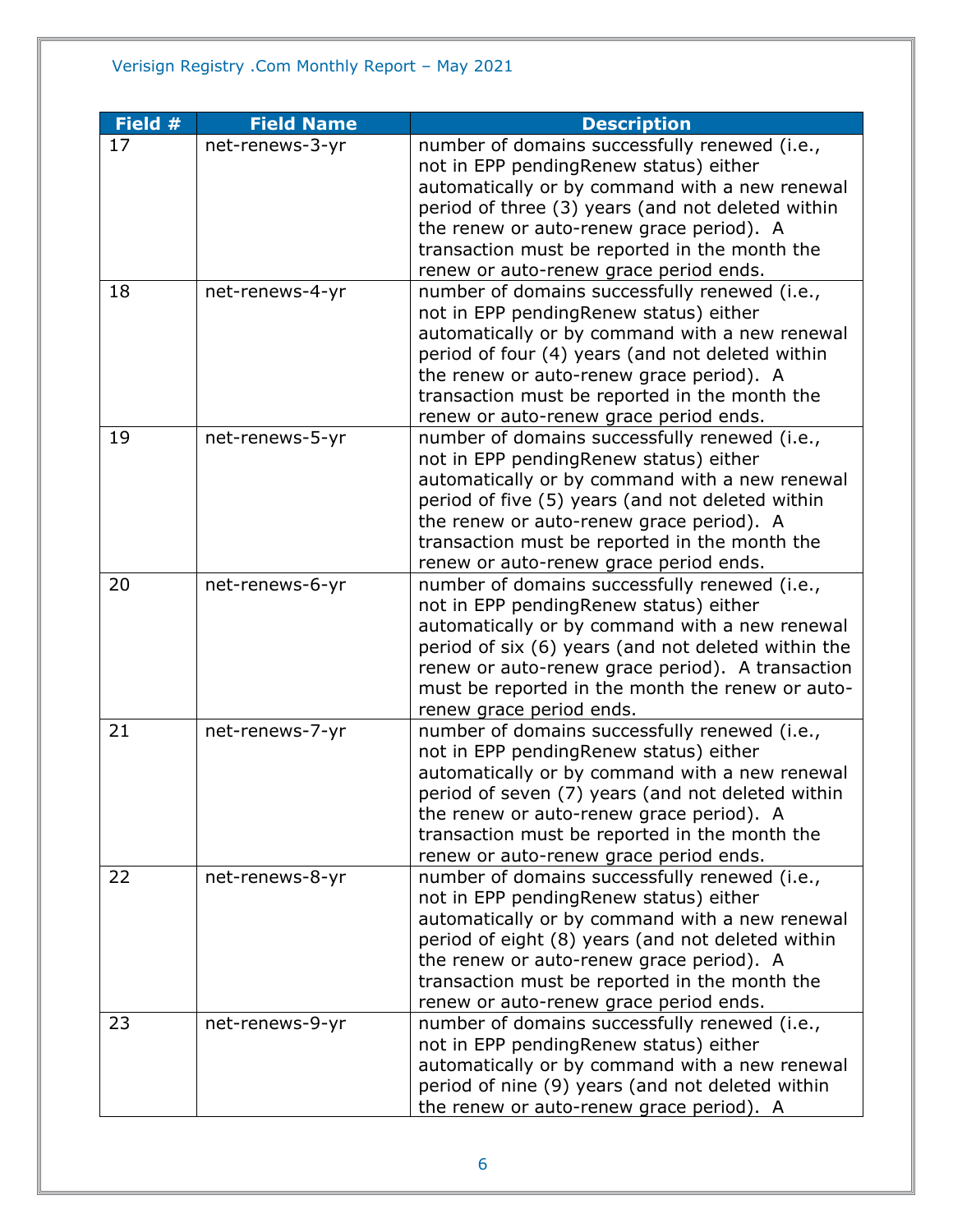| Field # | <b>Field Name</b>      | <b>Description</b>                                  |
|---------|------------------------|-----------------------------------------------------|
|         |                        | transaction must be reported in the month the       |
|         |                        | renew or auto-renew grace period ends.              |
| 24      | net-renews-10-yr       | number of domains successfully renewed (i.e.,       |
|         |                        | not in EPP pendingRenew status) either              |
|         |                        | automatically or by command with a new renewal      |
|         |                        | period of ten (10) years (and not deleted within    |
|         |                        | the renew or auto-renew grace period). A            |
|         |                        | transaction must be reported in the month the       |
|         |                        | renew or auto-renew grace period ends.              |
| 25      | transfer-gaining-      | number of domain transfers initiated by this        |
|         | successful             | registrar that were successfully completed (either  |
|         |                        | explicitly or automatically approved) and not       |
|         |                        | deleted within the transfer grace period. A         |
|         |                        | transaction must be reported in the month the       |
|         |                        | transfer grace period ends.                         |
| 26      | transfer-gaining-      | number of domain transfers initiated by this        |
|         | nacked                 | registrar that were rejected (e.g., EPP transfer    |
|         |                        | op="reject") by the other registrar                 |
| 27      | transfer-losing-       | number of domain transfers initiated by another     |
|         | successful             | registrar that were successfully completed (either  |
|         |                        | explicitly or automatically approved)               |
| 28      | transfer-losing-nacked | number of domain transfers initiated by another     |
|         |                        | registrar that this registrar rejected (e.g., EPP   |
|         |                        | transfer op="reject")                               |
| 29      | transfer-disputed-won  | number of transfer disputes in which this registrar |
|         |                        | prevailed (reported in the month where the          |
|         |                        | determination happened)                             |
| 30      | transfer-disputed-lost | number of transfer disputes this registrar lost     |
|         |                        | (reported in the month where the determination      |
|         |                        | happened)                                           |
| 31      | transfer-disputed-     | number of transfer disputes involving this          |
|         | nodecision             | registrar with a split or no decision (reported in  |
|         |                        | the month where the determination happened)         |
| 32      | deleted-domains-       | domains deleted within the add grace period         |
|         | grace                  | (does not include names deleted while in EPP        |
|         |                        | pendingCreate status). A deletion must be           |
|         |                        | reported in the month the name is purged.           |
| 33      | deleted-domains-       | domains deleted outside the add grace period        |
|         | nograce                | (does not include names deleted while in EPP        |
|         |                        | pendingCreate status). A deletion must be           |
|         |                        | reported in the month the name is purged.           |
| 34      | restored-domains       | domain names restored during reporting period       |
| 35      | restored-noreport      | total number of restored names for which a          |
|         |                        | restore report is required by the registry, but the |
|         |                        | registrar failed to submit it                       |
| 36      | agp-exemption-         | total number of AGP (add grace period)              |
|         | requests               | exemption requests                                  |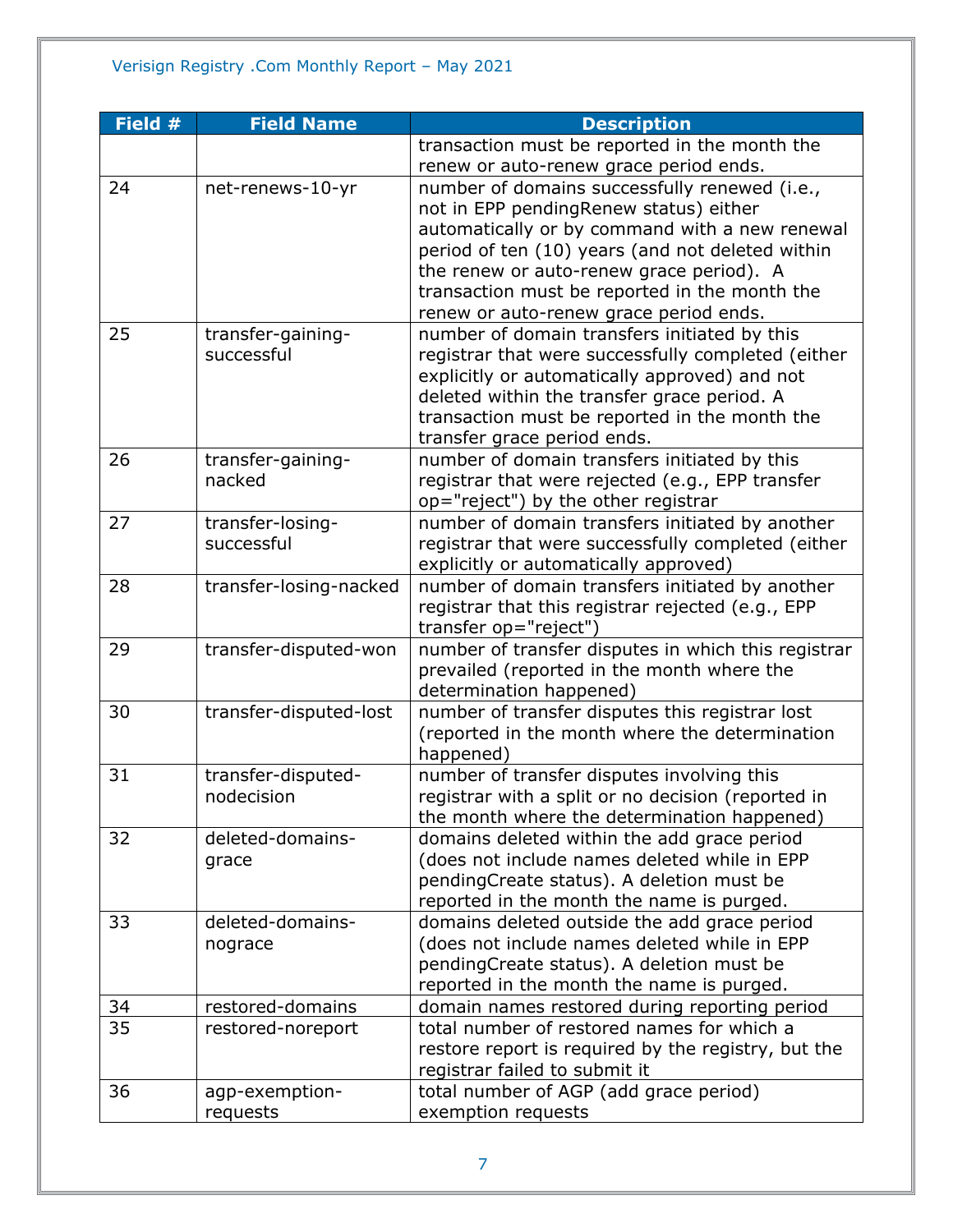| Field # | <b>Field Name</b> | <b>Description</b>                                |
|---------|-------------------|---------------------------------------------------|
| 37      | agp-exemptions-   | total number of AGP (add grace period)            |
|         | granted           | exemption requests granted                        |
| 38      | agp-exempted-     | total number of names affected by granted AGP     |
|         | domains           | (add grace period) exemption requests             |
| 39      | attempted-adds    | number of attempted (both successful and failed)  |
|         |                   | domain name create commands                       |
| 40      | consolidate-      | total number of days added to the expiration date |
|         | transaction-days  | of all domain names via consolidate/sync          |
|         |                   | transactions. The number of days of a             |
|         |                   | consolidate/sync transaction must be reported     |
|         |                   | here in the month the transaction took place.     |
| 41      | consolidate-      | total number of consolidate/sync transactions. A  |
|         | transactions      | transaction must be reported in the month the     |
|         |                   | transaction took place.                           |

# <span id="page-7-0"></span>**3. Registry Functions Activity Report (Appendix 4A, Item 3)**

The table below defines the fields that are included in the .COM Registry Functions Activity Report, which is provided in accordance with Appendix 4A.

| Field # | <b>Field Name</b>             | <b>Description</b>                                                                                                                                                                                                                                                         |
|---------|-------------------------------|----------------------------------------------------------------------------------------------------------------------------------------------------------------------------------------------------------------------------------------------------------------------------|
| 01      | operational-registrars        | number of operational registrars at the end of the<br>reporting period                                                                                                                                                                                                     |
| 02      | zfa-passwords                 | number of active zone file access passwords at<br>the end of the reporting period; "CZDS" may be<br>used instead of the number of active zone file<br>access passwords, if the Centralized Zone Data<br>Service (CZDS) is used to provide the zone file to<br>the end user |
| 03      | whois-43-queries              | number of WHOIS (port-43) queries responded<br>during the reporting period                                                                                                                                                                                                 |
| 04      | web-whois-queries             | number of Web-based Whois queries responded<br>during the reporting period, not including<br>searchable Whois                                                                                                                                                              |
| 05      | searchable-whois-<br>queries  | number of searchable Whois queries responded<br>during the reporting period, if offered                                                                                                                                                                                    |
| 06      | dns-udp-queries-<br>received  | number of DNS queries received over UDP<br>transport during the reporting period                                                                                                                                                                                           |
| 07      | dns-udp-queries-<br>responded | number of DNS queries received over UDP<br>transport that were responded during the<br>reporting period                                                                                                                                                                    |
| 08      | dns-tcp-queries-<br>received  | number of DNS queries received over TCP<br>transport during the reporting period                                                                                                                                                                                           |
| 09      | dns-tcp-queries-<br>responded | number of DNS queries received over TCP<br>transport that were responded during the<br>reporting period                                                                                                                                                                    |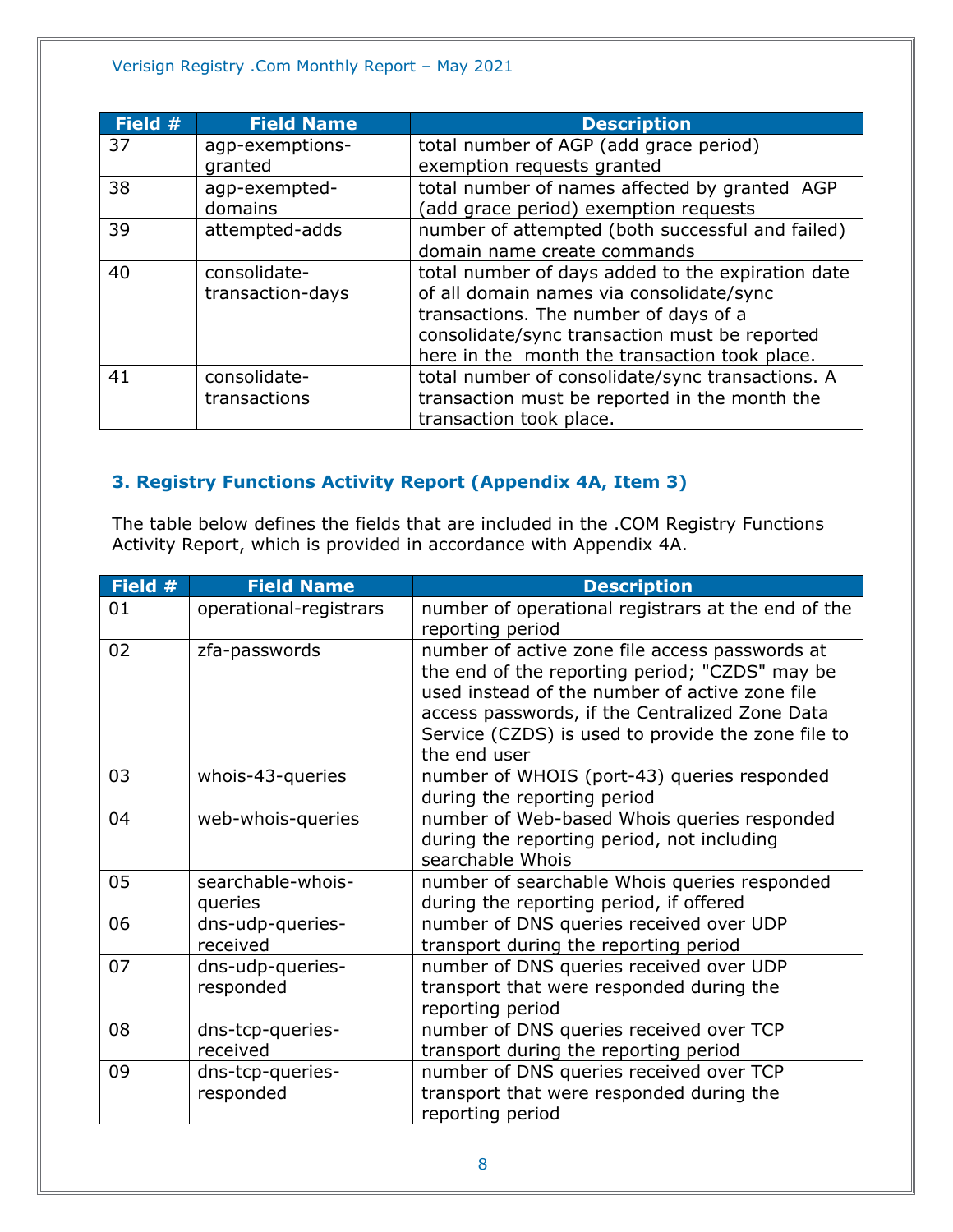| Field # | <b>Field Name</b>       | <b>Description</b>                               |
|---------|-------------------------|--------------------------------------------------|
| 10      | srs-dom-check           | number of SRS (EPP and any other interface)      |
|         |                         | domain name "check" requests responded during    |
|         |                         | the reporting period                             |
| 11      | srs-dom-create          | number of SRS (EPP and any other interface)      |
|         |                         | domain name "create" requests responded during   |
|         |                         | the reporting period                             |
| 12      | srs-dom-delete          | number of SRS (EPP and any other interface)      |
|         |                         | domain name "delete" requests responded during   |
|         |                         | the reporting period                             |
| 13      | srs-dom-info            | number of SRS (EPP and any other interface)      |
|         |                         | domain name "info" requests responded during     |
|         |                         | the reporting period                             |
| 14      | srs-dom-renew           | number of SRS (EPP and any other interface)      |
|         |                         | domain name "renew" requests responded during    |
|         |                         | the reporting period                             |
| 15      | srs-dom-rgp-restore-    | number of SRS (EPP and any other interface)      |
|         | report                  | domain name RGP "restore" requests delivering a  |
|         |                         | restore report responded during the reporting    |
|         |                         | period                                           |
| 16      | srs-dom-rgp-restore-    | number of SRS (EPP and any other interface)      |
|         | request                 | domain name RGP "restore" requests responded     |
|         |                         | during the reporting period                      |
| 17      | srs-dom-transfer-       | number of SRS (EPP and any other interface)      |
|         | approve                 | domain name "transfer" requests to approve       |
|         |                         | transfers responded during the reporting period  |
| 18      | srs-dom-transfer-       | number of SRS (EPP and any other interface)      |
|         | cancel                  | domain name "transfer" requests to cancel        |
|         |                         | transfers responded during the reporting period  |
| 19      | srs-dom-transfer-query  | number of SRS (EPP and any other interface)      |
|         |                         | domain name "transfer" requests to query about   |
|         |                         | a transfer responded during the reporting period |
| 20      | srs-dom-transfer-reject | number of SRS (EPP and any other interface)      |
|         |                         | domain name "transfer" requests to reject        |
|         |                         | transfers responded during the reporting period  |
| 21      | srs-dom-transfer-       | number of SRS (EPP and any other interface)      |
|         | request                 | domain name "transfer" requests to request       |
|         |                         | transfers responded during the reporting period  |
| 22      | srs-dom-update          | number of SRS (EPP and any other interface)      |
|         |                         | domain name "update" requests (not including     |
|         |                         | RGP restore requests) responded during the       |
|         |                         | reporting period                                 |
| 23      | srs-host-check          | number of SRS (EPP and any other interface)      |
|         |                         | host "check" requests responded during the       |
|         |                         | reporting period                                 |
| 24      | srs-host-create         | number of SRS (EPP and any other interface)      |
|         |                         | host "create" requests responded during the      |
|         |                         | reporting period                                 |